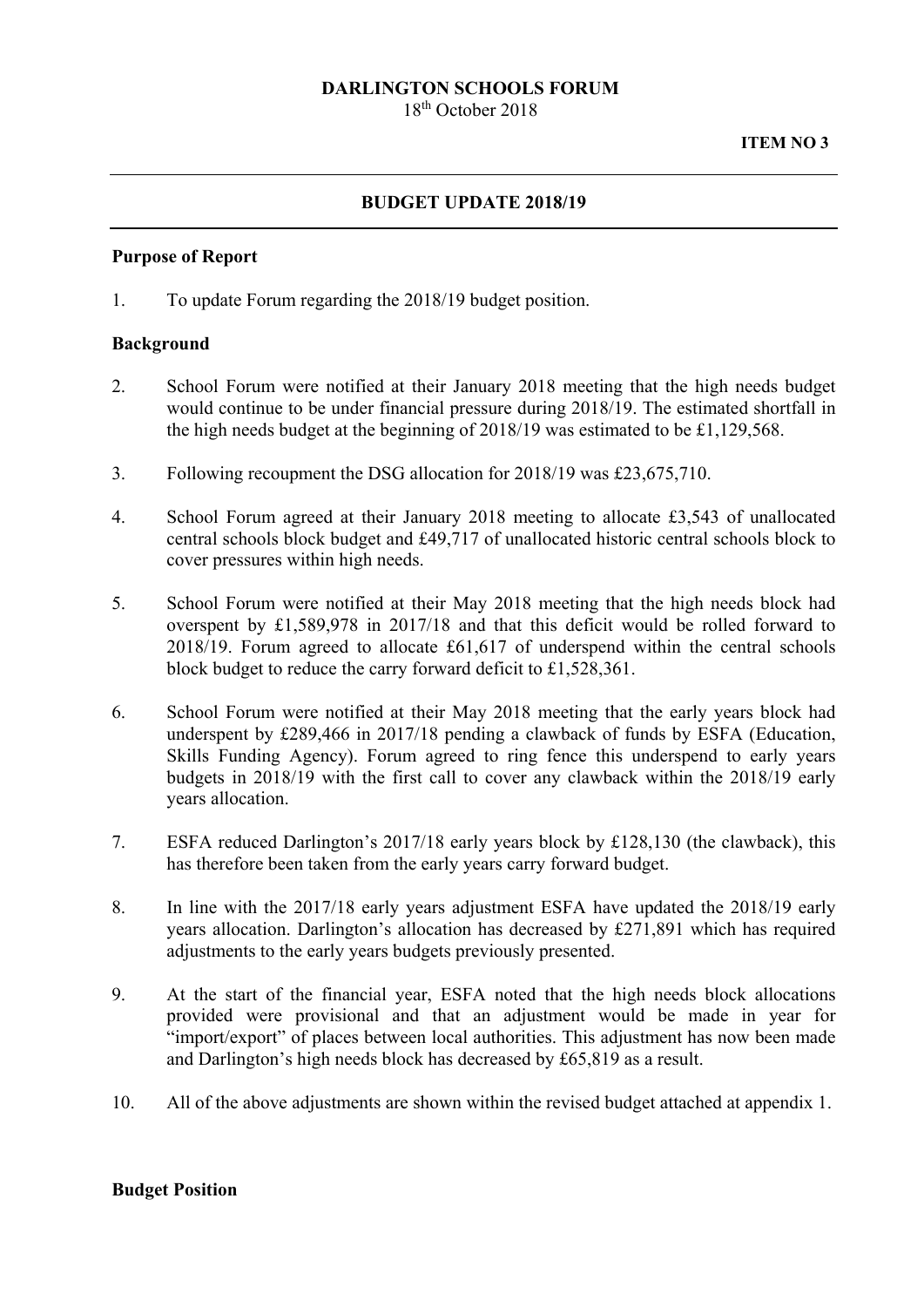- 11. Appendix 1 shows the estimated spend against the budget for 2018/19. At this stage of the year budget projections are subject to fluctuation as confirmed payments have only been made for the summer term pending the receipt of the October 2018 census data. It is the case therefore that there will be changes to the "demand led" budget projections, as the expenditure in those budgets is dependent on the number of places occupied during the autumn and spring terms.
- 12. In addition to the above, the continuing high needs review may introduce some budget changes within the 2018/19 financial year which may mean that certain high needs budgets expenditure will reduce once the changes have been agreed.
- 13. The key projected variances are listed in the following paragraphs.
- 14. The Pupil Growth Fund budget, is expected to be underspent by £61,000 as a result of a growth fund recoupment adjustment by EFSA within the DSG allocation (a budget adjustment has been made between the budget share and growth lines to reflect this). This underspend is subject to change dependent on growth to be funded in year.
- 15. The post 16 top up budget, is projected at this stage of the year to be underspent by £132,000 based on known placements. At the time of writing final confirmation of the new September 2018 placements has not been received, hence this projection is again subject to change.
- 16. The Special Out of Area Placements budget, is projected to be overspent by £818,000 based on children currently placed in independent or out of area placements. This overspend is a continuation of 2017/18, where there was a large increase in the number of placements within this budget.
- 17. The Other SEN budget, is expected to be underspent by £200,000. This budget line was built into the 2018/19 estimates to cover children placed in other/alternative provision education as there had been a large spend in this budget line in 2017/18. The reduction in spend in this budget line arises as a number of the areas of expenditure have ceased or the pupils have moved into provision included within one of the other budget lines.

Early years

- 18. As Forum will be aware the early year's budget allocation given by ESFA is subject to change following the January census. As a result the final budget allocation will be unknown until after the year end, which makes a fully accurate projection of the current budget position difficult at this stage of the year.
- academic year. As a result, a quality projected year end position is not possible at this 19. In addition at the time of writing no census data has been received for the autumn term and therefore any projections are purely based on the summer term of the previous stage of the year, therefore all early years budgets are shown as been on target within appendix 1. The only exception is the brought forward budget from 2017/18 which at this stage of the year is not expected to be used in year.

# Overall